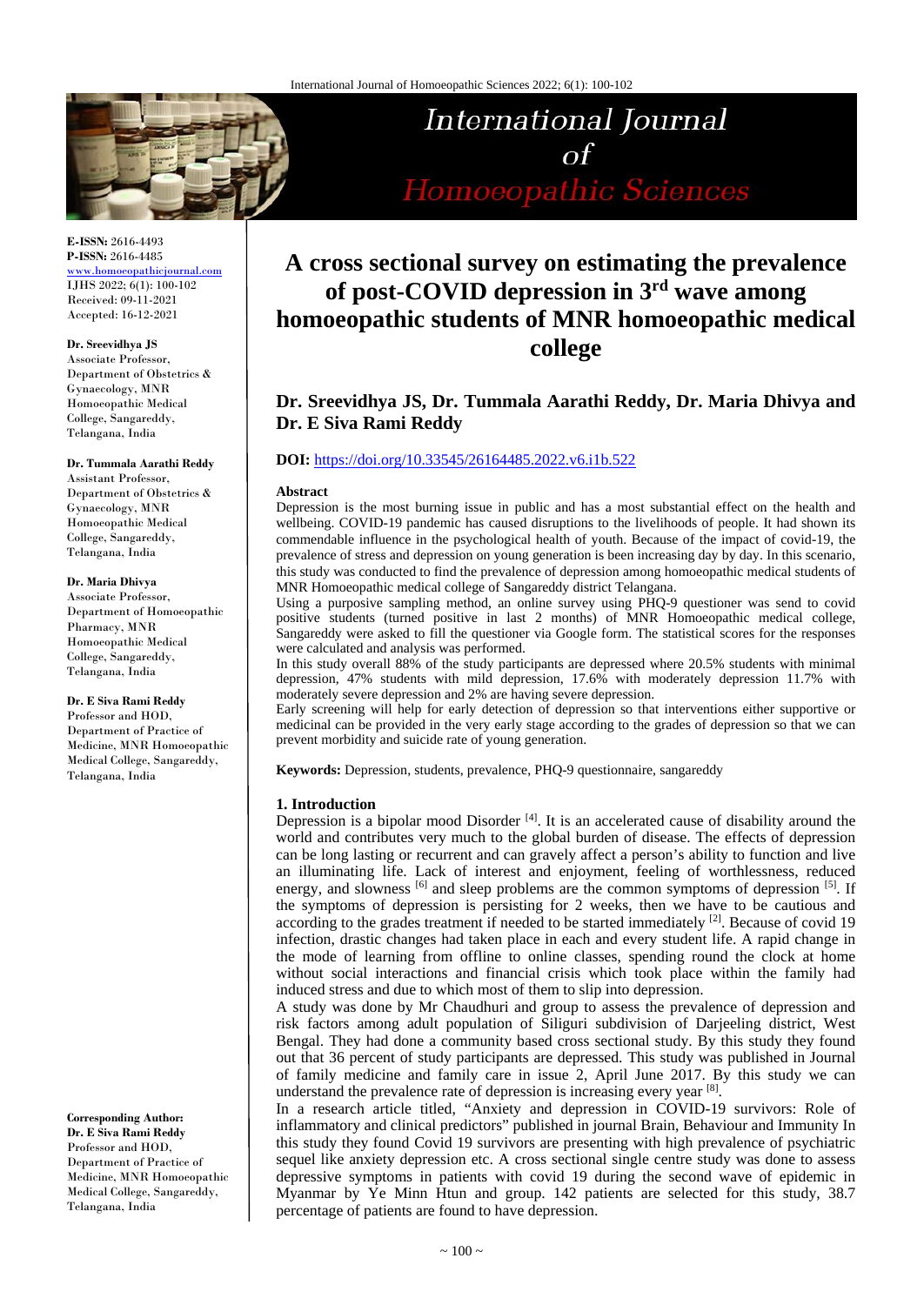This study is published in Plos one Journal June 4 2021.

In a research Article Titled Global prevalence and burden of depressive and anxiety disorders in 204 countries and territories in 2020 due to the covid-19 pandemic which is published in The Lancet volume 398, Issue 10312, P1700- 1712, November 6, 2021. In this study they found SARS-CoV-2 infection rates and reductions in human mobility, were associated with increased prevalence of major depressive disorder and youngsters are affected more than old age people.

Psychiatric consequences to Covid 19 infection can be caused by both immune responses to virus itself or by psychological stressors such as social isolation, concerns about infecting others, psychological impact of severe and potentially fatal illness and stigma.

When a person is in stress, his body will release adrenaline, norepinephrine and cortisol. These hormones make your brain more alert, cause your muscles to tense, and increase your pulse. In the short term, these reactions are good because they can help you handle the situation causing stress. Right amounts of cortisol can be lifesaving. It helps to maintain fluid balance and blood pressure. But when you are in chronic stress the body continuously releases cortisol, and chronic elevated levels can lead to serious issues. Because of Covid-19 pandemic every individual is in continuous stress and once a person get covid infection it will trigger his stress level and can leads to emotional problems such as depression, panic attacks or other forms of anxiety and worry [7] .

Once a person got covid infection his stress levels will increase so in this study we want to know the severity of depression youth is going through and we want to know the prevalence of depression in MNR Homoeopathic students after infecting with covid.

#### **Materials and Methods**

In this cross sectional prevalence study using non randomized purposive sampling method by an online survey using PHQ-9 questioner via Google form was send to first, second, third and fourth BHMS students of MNR Homoeopathic medical college, Sangareddy, Telangana State. This study was done on February 2022. Students who turned covid positive between December 2021 and January 2022 months had participated in the study. Their scoring was then calculated, assessed and analyzed by the feedback obtained from PHQ-9 questioner to evaluate the degree of depression.

**Table 1:** Screening questioner send to students in online mode

| Name                                   |  |
|----------------------------------------|--|
| Age                                    |  |
| Studying in which year of BHMS         |  |
| When you turned covid positive         |  |
| Which treatment adopted                |  |
| Whether hospitalized                   |  |
| Within how many days you had recovered |  |

#### **Table 2:** PHQ-9 Questioner

| S<br>No | Over the last 2 weeks, how often have you been bothered by any of the following<br>problems?                                                  |          | <b>NO</b> Sometimes | <b>Alternate</b><br>days      | <b>Almost</b><br>everyday |
|---------|-----------------------------------------------------------------------------------------------------------------------------------------------|----------|---------------------|-------------------------------|---------------------------|
|         | Do you have Trouble in falling or staying asleep, or sleeping too much                                                                        | $\Omega$ |                     |                               |                           |
|         | Do you feel tired or having little energy                                                                                                     | $\theta$ |                     |                               |                           |
|         | Do you have poor appetite or over eating                                                                                                      |          |                     | $\mathcal{D}$                 | 3                         |
|         | Do you have trouble in concentration or things like reading newspaper or watching television                                                  | $\Omega$ |                     | 2                             | $\mathcal{R}$             |
|         | Do you have little interest or pleasure in doing things which you had done previously with lots<br>of interest                                | $\Omega$ |                     |                               |                           |
|         | Do you feel depressed or hopeless or feeling down                                                                                             | $\Omega$ |                     | $\mathfrak{D}_{\mathfrak{p}}$ | 3                         |
|         | Whether you are feeling bad about yourself or feeling like you are a failure or felt like because<br>of you your family members are suffering | $\Omega$ |                     |                               |                           |
|         | Whether you are restless and moving and speaking so slowly to yourself that other people could<br>have noticed                                |          |                     |                               |                           |
|         | Do you have thoughts like it would be better to die or trying to hurt yourself in some way                                                    |          |                     |                               |                           |

**Table 3:** Grading criteria of depression according to PHQ-9 questioner

| <b>Total Score</b> | <b>Grades of depression</b> |  |  |
|--------------------|-----------------------------|--|--|
| $1 - 4$            | Minimal depression          |  |  |
| $5-9$              | Mild Depression             |  |  |
| $10 - 14$          | <b>Moderate Depression</b>  |  |  |
| 15-19              | Moderatly Severe depression |  |  |
| $20 - 27$          | Severe depression           |  |  |

#### **Results**

The study was done in online mode (Google form). Students of MNR Homoeopathic medical college who turned positive between December 2021 to January 2022 months were included in this study. This study was done on February 2022. 77 students participated in this study, where 68 students are depressed in the post covid infection period, in which 14 students were having minimal depression, 32 students with mild depression, 12 students had moderate depression, 8 students presented in moderately severe depression and 2 students had shown severe depression.

| <b>Table 4: Prevalence of Depression</b> |  |  |
|------------------------------------------|--|--|
|------------------------------------------|--|--|

| $S$ No | <b>Degrees of depression</b>        | <b>Score</b> |
|--------|-------------------------------------|--------------|
|        | No Depression                       |              |
|        | Minimal Depression                  |              |
|        | Mild depression                     | 32           |
|        | <b>Moderate Depression</b>          | 12           |
|        | <b>Moderately Severe Depression</b> |              |
|        | Severe Depression                   |              |